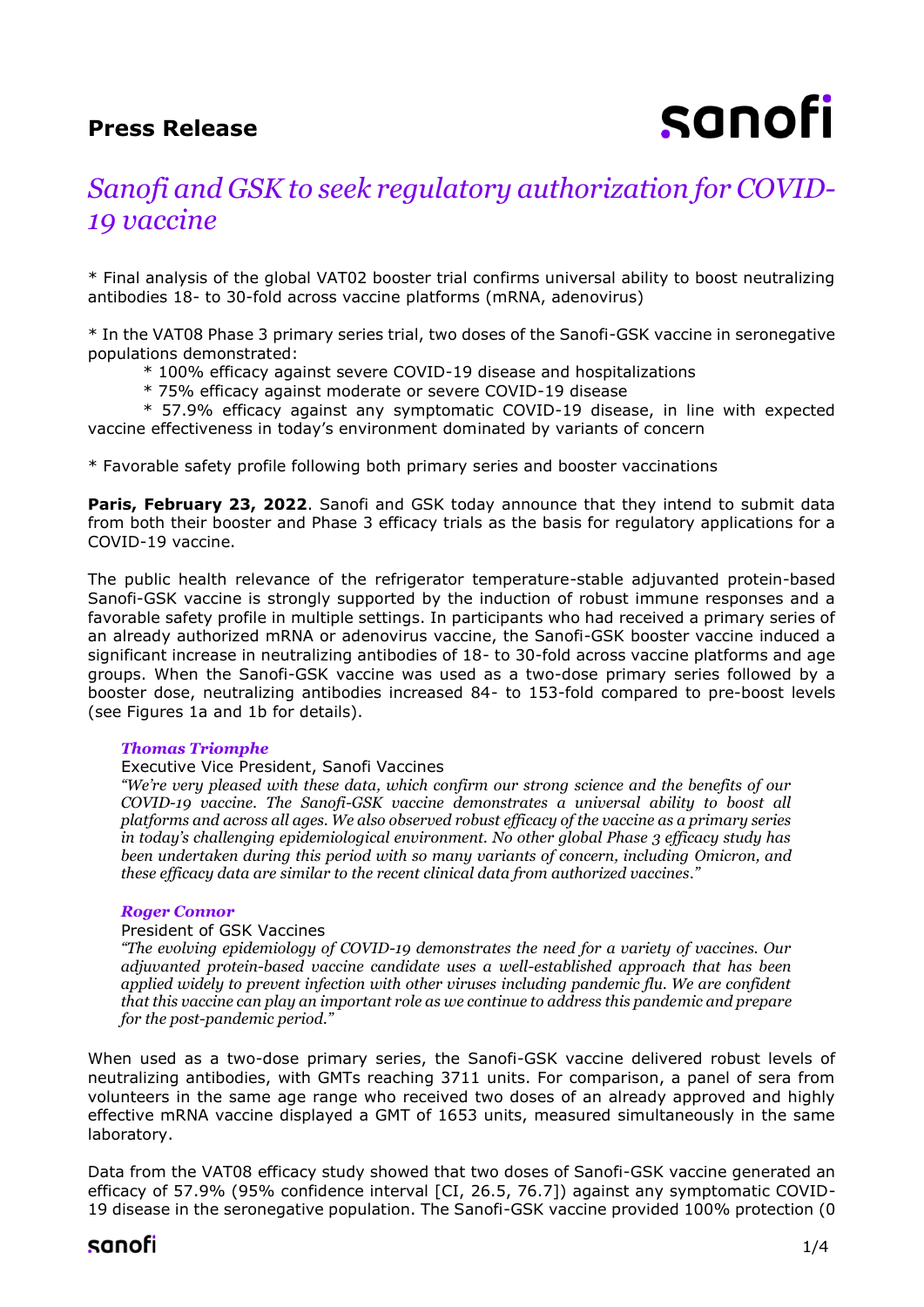vs 10 cases post-dose 1, 0 vs 4 cases post-dose 2) against severe disease and hospitalizations and 75% (3 vs 11 cases) efficacy against moderate-to-severe disease in seronegative populations. While sequencing is still in progress, early data indicate 77% efficacy against any Delta variant-associated symptomatic COVID-19 disease, in line with expected vaccine effectiveness.

Across both studies, the Sanofi-GSK vaccine was well-tolerated in younger and older adults with no safety concerns.

The companies are in discussions with regulatory authorities, including the US FDA and European Medicines Agency (EMA), and plan to submit the totality of the data generated with this vaccine candidate to support regulatory authorizations.



**Figure 1a - Pre- vs post-booster neutralizing antibody titers in 18-55-yr old participants. Geometric Mean Titers (GMT) (95% CI).**



**Figure 1b - Pre- vs post-booster neutralizing antibody in ≥56-yr old participants. Geometric Mean Titers (GMT) (95% CI).**

To evaluate the immunogenicity of the Sanofi-GSK vaccine as a booster, human immune sera samples were tested by Monogram Biosciences [San Francisco, CA] using an FDA-approved standardized pseudovirus neutralization test (pVNT) against the D614G prototype virus.

#### **About VAT08 and VAT02**

The Phase 3 trial, VAT08 is evaluating a 10µg antigen formulation of the SARS-CoV-2 adjuvanted recombinant protein-based vaccine for efficacy, immunogenicity and safety compared to a placebo. Stage one of the trial is assessing the efficacy of a vaccine formulation containing the spike protein against the original D614 (parent) virus in more than 10,000 participants  $>18$ years of age, randomized to receive two doses of 10µg vaccine or placebo at day 1 and day 22 across sites in the US, Asia, Africa and Latin America. Enrolment recently completed for a second stage in the trial, evaluating a second bivalent formulation, including the spike protein of the B.1.351 (Beta) variant. The Phase 3 trial follows positive initial results from a Phase 2 clinical trial (VAT00002). In that trial, the COVID-19 vaccine candidate was administered to 722 adults to assess the safety, reactogenicity and immunogenicity of 2 doses and to identify an optimal dosing for use as a booster. Results showed strong rates of neutralizing antibody response with

# sanofi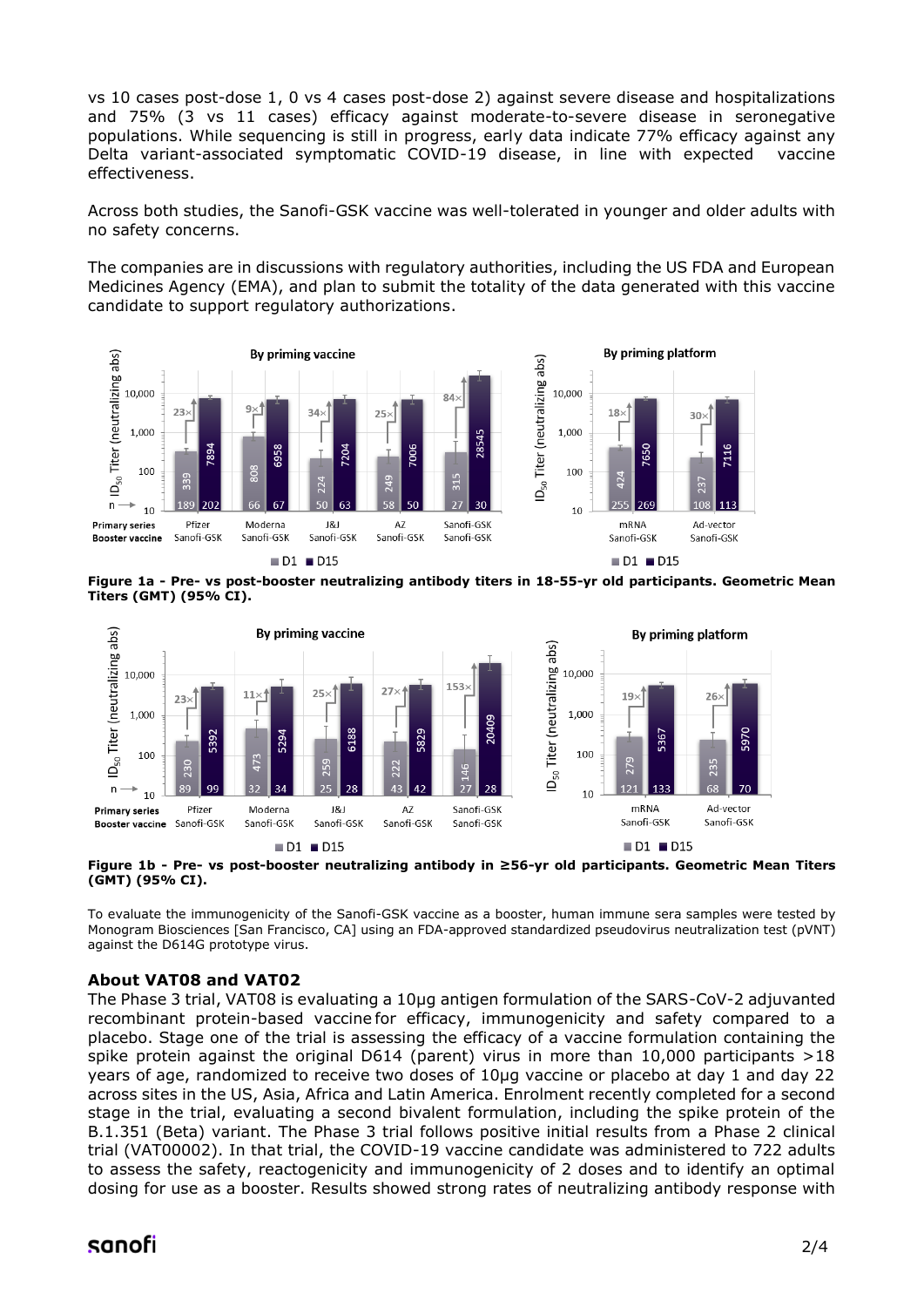95% to 100% seroconversion following a second injection in all age groups (18 to 95 years old), across all doses.

Full study results for both VAT08 and VAT02 will be published later this year.

These efforts are supported by federal funds from the Biomedical Advanced Research and Development Authority, part of the office of the Assistant Secretary for Preparedness and Response at the U.S. Department of Health and Human Services in collaboration with the U.S. Department of Defense Joint Program Executive Office for Chemical, Biological, Radiological and Nuclear Defense under Contract # W15QKN-16-9-1002 and by the National Institute of Allergy and Infectious Diseases (NIAID). The NIAID provides grant funding to the HIV Vaccine Trials Network (HVTN) Leadership and Operations Center (UM1 AI 68614HVTN), the Statistics and Data Management Center (UM1 AI 68635), the HVTN Laboratory Center (UM1 AI 68618), the HIV Prevention Trials Network Leadership and Operations Center (UM1 AI 68619), the AIDS Clinical Trials Group Leadership and Operations Center (UM1 AI 68636), and the Infectious Diseases Clinical Research Consortium (UM1 AI 148684, UM1 AI 148450, UM1 AI 148372 , UM1 AI 148574).

#### **About the Sanofi and GSK partnership**

In the collaboration between the two companies, Sanofi provides its recombinant antigen and GSK contributes its pandemic adjuvant, both established vaccine platforms that have proven successful against influenza.

#### *About Sanofi*

We are an innovative global healthcare company, driven by one purpose: we chase the miracles of science to improve people's lives. Our team, across some 100 countries, is dedicated to transforming the practice of medicine by working to turn the impossible into the possible. We provide potentially life-changing treatment options and life-saving vaccine protection to millions of people globally, while putting sustainability and social responsibility at the center of our ambitions.

Sanofi is listed on EURONEXT: SAN and NASDAQ: SNY

#### *Media Relations*

**Nicolas Obrist** | + 33 6 77 21 27 55 | [nicolas.obrist@sanofi.com](mailto:nicolas.obrist@sanofi.com) **Victor Rouault** | + 33 6 70 93 71 40 | [victor.rouault@sanofi.com](mailto:victor.rouault@sanofi.com) **Kate Conway** | + 1 508 364 4931 | kate.conway@sanofi.com

#### *Investor Relations*

**Eva Schaefer-Jansen** | + 33 7 86 80 56 39 | [eva.schaefer-jansen@sanofi.com](mailto:eva.schaefer-jansen@sanofi.com) **Arnaud Delépine** | + 33 6 73 69 36 93 | [arnaud.delepine@sanofi.com](mailto:arnaud.delepine@sanofi.com) **Corentine Driancourt** | + 33 6 40 56 92 21 | [corentine.driancourt@sanofi.com](mailto:corentine.driancourt@sanofi.com) **Felix Lauscher** | + 1 908 612 7239 | [felix.lauscher@sanofi.com](mailto:felix.lauscher@sanofi.com) **Priya Nanduri** | +1 908 981 5560 | [priya.nanduri@sanofi.com](mailto:priya.nanduri@sanofi.com) **Nathalie Pham** | + 33 7 85 93 30 17 | [nathalie.pham@sanofi.com](mailto:nathalie.pham@sanofi.com)

#### **Sanofi Forward-Looking Statements**

This press release contains forward-looking statements as defined in the Private Securities Litigation Reform Act of 1995, as amended. Forward-looking statements are statements that are not historical facts. These statements include projections and estimates and their underlying assumptions, statements regarding plans, objectives, intentions and expectations with respect to future financial results, events, operations, services, product development and potential, and statements regarding future performance. Forward-looking statements are generally identified by the words "expects", "anticipates", "believes", "intends", "estimates", "plans" and similar expressions. Although Sanofi's management believes that the expectations reflected in such forward-looking statements are reasonable, investors are cautioned that forward-looking information and statements are subject to various risks and uncertainties, many of which are difficult to predict and generally beyond the control of Sanofi, that could cause actual results and developments to differ materially from those expressed in, or implied or projected by, the forward-looking information and statements. These risks and uncertainties include among other things, the uncertainties inherent in research and development, future clinical data and analysis, including post marketing, decisions by regulatory authorities, such as the FDA or the EMA, regarding whether and when to approve any drug, device or biological application that may be filed for any such product candidates as well as their decisions regarding labelling and other matters that could affect the availability or commercial potential of such product candidates, the fact that product candidates if approved may not be commercially successful, the future approval and commercial success of therapeutic alternatives, Sanofi's ability to benefit from external growth opportunities, to complete related transactions and/or obtain regulatory clearances, risks associated with intellectual property and any related pending or future litigation and the ultimate outcome of such litigation, trends in exchange rates and prevailing interest rates, volatile economic and market conditions, cost containment initiatives and subsequent changes thereto, and the impact that COVID-